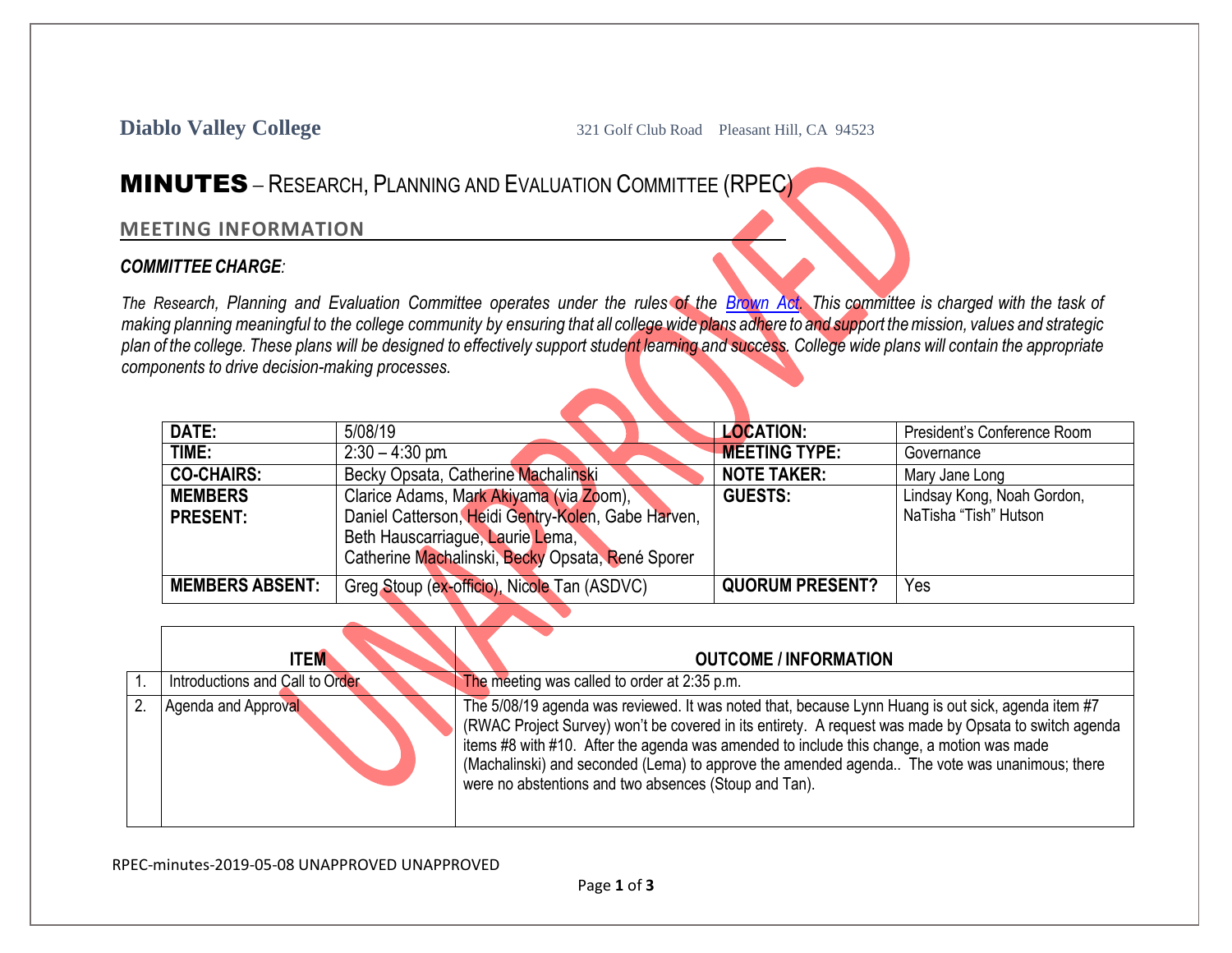| 3. | Minutes Review and Approval (11/28/18;<br>2/13/19; 2/27/19; 4/24/19) | The 11/28/18 minutes were reviewed. A motion was made (Machalinski) and seconded (Lema)<br>$\bullet$<br>to approve the minutes as written. The vote was unanimous; there were no abstentions and two<br>absences (Stoup and Tan).<br>The 2/13/19 minutes were reviewed. A motion was made (Machalinski) and seconded (Gentry-<br>Kolen) to approve the minutes as written. The vote was unanimous; there were no abstentions<br>and two absences (Stoup and Tan).<br>The 2/27/19 minutes were reviewed. A motion was made (Machalinski) and seconded (Lema) to<br>$\bullet$<br>approve the minutes as written. The vote was unanimous; there were no abstentions and two<br>absences (Stoup and Tan).<br>The 4/24/19 minutes were reviewed. A motion was made (Machalinski) and seconded (Harven<br>to approve the minutes as written. The vote was unanimous; there were no abstentions and two<br>absences (Stoup and Tan). |
|----|----------------------------------------------------------------------|-------------------------------------------------------------------------------------------------------------------------------------------------------------------------------------------------------------------------------------------------------------------------------------------------------------------------------------------------------------------------------------------------------------------------------------------------------------------------------------------------------------------------------------------------------------------------------------------------------------------------------------------------------------------------------------------------------------------------------------------------------------------------------------------------------------------------------------------------------------------------------------------------------------------------------|
| 4. | Public Comment (limited to 3 minutes)                                | None.                                                                                                                                                                                                                                                                                                                                                                                                                                                                                                                                                                                                                                                                                                                                                                                                                                                                                                                         |
| 5. | Announcements and Updates                                            | None.                                                                                                                                                                                                                                                                                                                                                                                                                                                                                                                                                                                                                                                                                                                                                                                                                                                                                                                         |
| 6. | Potential Climate Survey for Fall 2019                               | Doing some sort of a climate survey around racial issues on campus had been discussed previously. A<br>writing group needs to be established. Daniel will send RPEC Berkeley's climate survey as an example.<br>Both the DVC and SRC campus need the survey applied. Having separate surveys for student and<br>employees was mentioned.                                                                                                                                                                                                                                                                                                                                                                                                                                                                                                                                                                                      |
| 7. | <b>RWAC Project Survey</b>                                           | The TWP pre-survey document was reviewed. It was decided that Lynn Huang can continue to use this<br>document for her PD, but that we need our own survey. A writing group will be formed to create a survey.                                                                                                                                                                                                                                                                                                                                                                                                                                                                                                                                                                                                                                                                                                                 |
|    |                                                                      |                                                                                                                                                                                                                                                                                                                                                                                                                                                                                                                                                                                                                                                                                                                                                                                                                                                                                                                               |